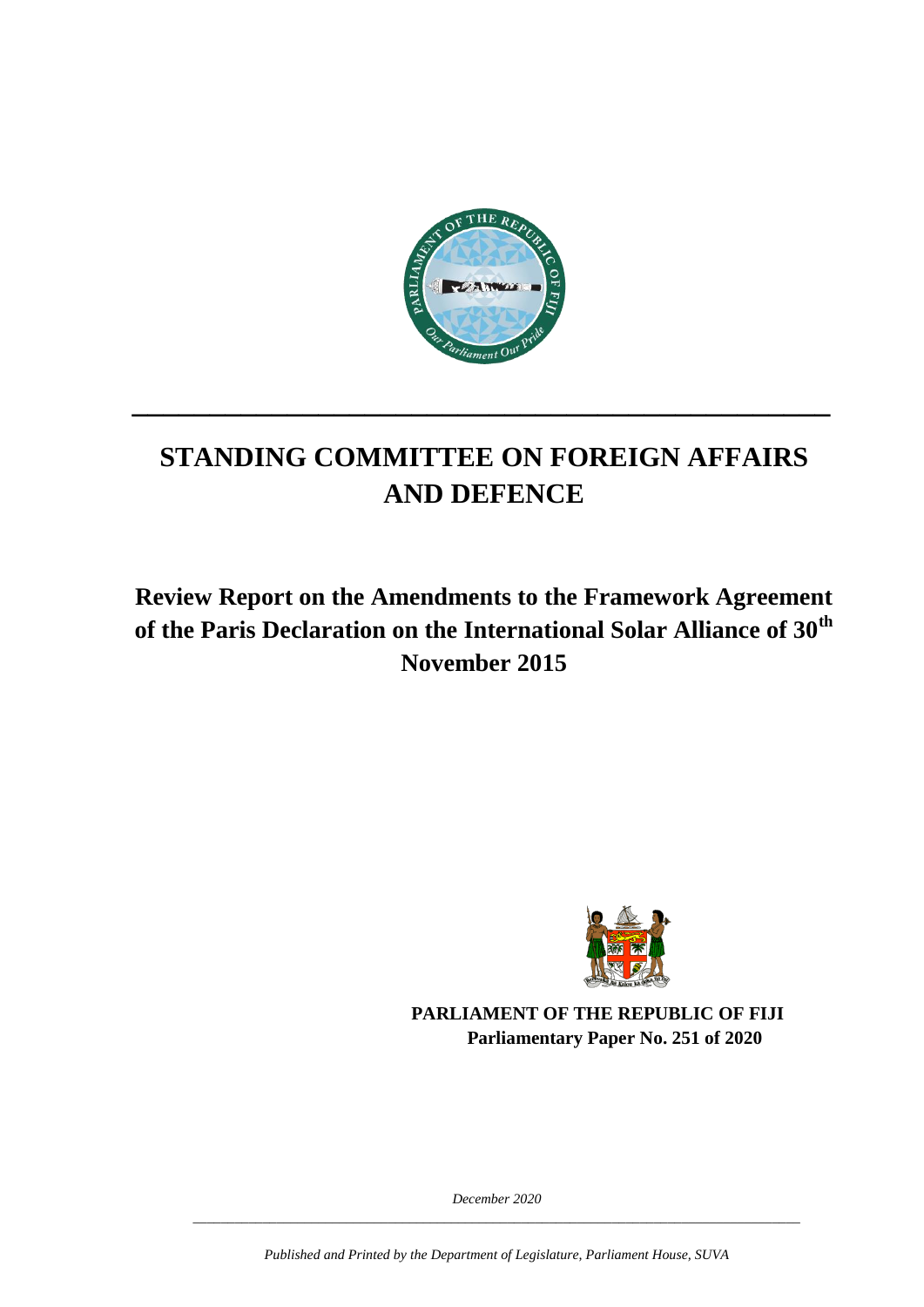#### **Table of Contents**

| 1. |  |  |
|----|--|--|
| 2. |  |  |
| 3. |  |  |
|    |  |  |
|    |  |  |
|    |  |  |
|    |  |  |
|    |  |  |
|    |  |  |
|    |  |  |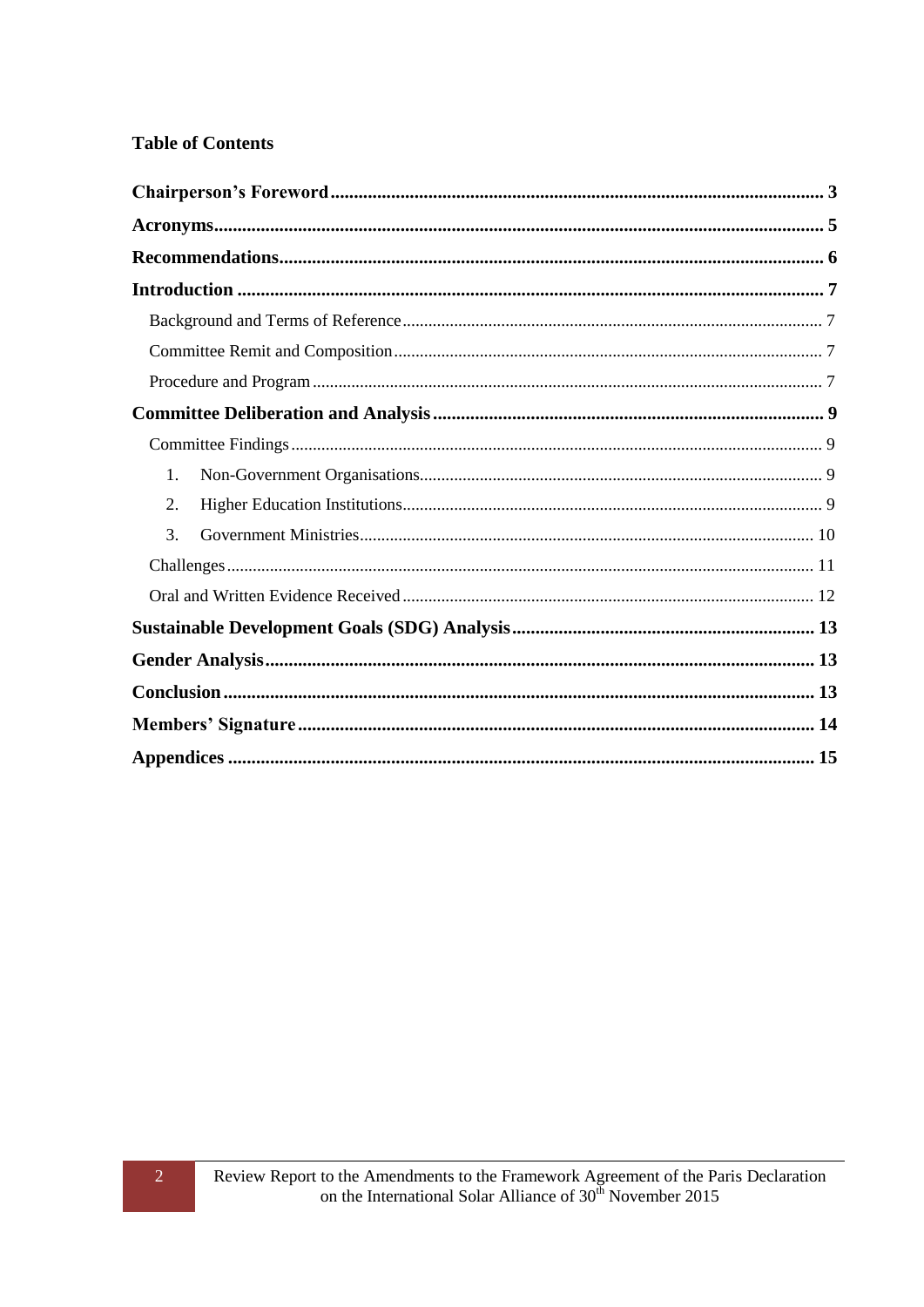# <span id="page-2-0"></span>**Chairperson's Foreword**

I am pleased to present the Review Report on the Amendments to the Framework Agreement of the Paris Declaration on the International Solar Alliance of 30th November 2015 (‗Framework Agreement').

Climate change, pollution, resource depletion and environmental concerns are driving a shift to more sustainable forms of energy. Fiji through its National Determined Contribution (NDC) Implementation Roadmap 2017-2030 has articulated efforts to reduce national emissions and adapt to the impacts of Climate Change.

The Governments of India and France established the International Solar Alliance (ISA) in 2015 at the margins of the  $21<sup>st</sup>$  Conference of the Parties (COP 21) to the United Nations Framework Convention on Climate Change (UNFCCC) in Paris with collective aims to address key common challenges to scale up solar energy applications in line with the needs of member countries.

The International Solar Alliance (ISA) is a coalition of solar rich countries to address special energy needs and provides a platform to collaborate on addressing the identified gaps through a common, agreed approach.

The vision and mission of the ISA is to provide a dedicated platform for cooperation among solar resource rich countries where the global community, including bilateral and multilateral organisations, corporates, industry and other stakeholders, can make a positive contribution to assist and help achieve the common goals of increasing the use of solar energy in meeting the energy needs of prospective ISA member countries in a safe, convenient, affordable, equitable and sustainable manner.

Amendments to the Framework Agreement which was proposed in 2018 relate to:

- i. The expansion of membership to all *UN member countries,* as opposed to the original purpose of the ISA to restrict membership to *solar rich resource states which lie fully or partially between the Tropic of Cancer and the Tropic of Capricorn.*
- ii. The deletion of the term "partner country" from the Agreement.
- iii. Observers' status is made available to those whose applications are pending and organizations that can support the objective of the ISA.

The Committee is of the view that the amendments reflect the significance of multilateralism and collective action for enhancing energy security and sustainable development, and to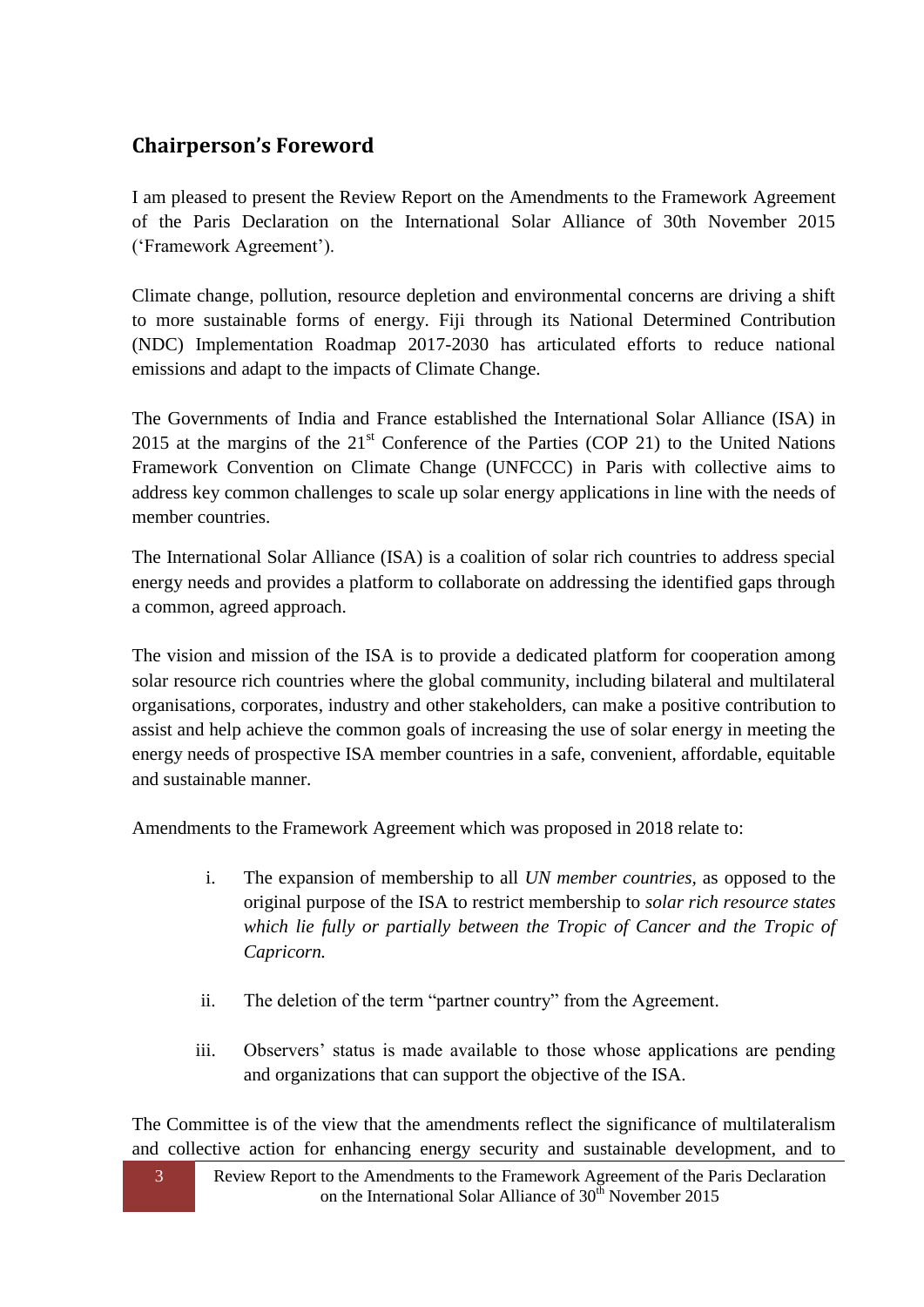improve access to energy in developing member countries which also provides opportunities for rich collaboration and exchanges on best practices with solar rich countries. The ISA can be the main vehicle for creating ideas on the implementation of SDG 7 (Renewable Energy) and also contributes to the attainment of various targets under other SDGs e.g. SDG 2 (No Hunger), SDG 13 (Climate Change), SDG 14 (Life below Water).

As such, the Committee recommends that Parliament accept the Amended Framework Agreement.

I take this opportunity to thank members of my Committee and the Secretariat for compiling this bipartisan report.

On behalf of the Standing Committee on Foreign Affairs and Defence, I submit this report to the Parliament.

**Hon. Alexander O'Connor Chairperson**

\_\_\_\_\_\_\_\_\_\_\_\_\_\_\_\_\_\_\_\_\_\_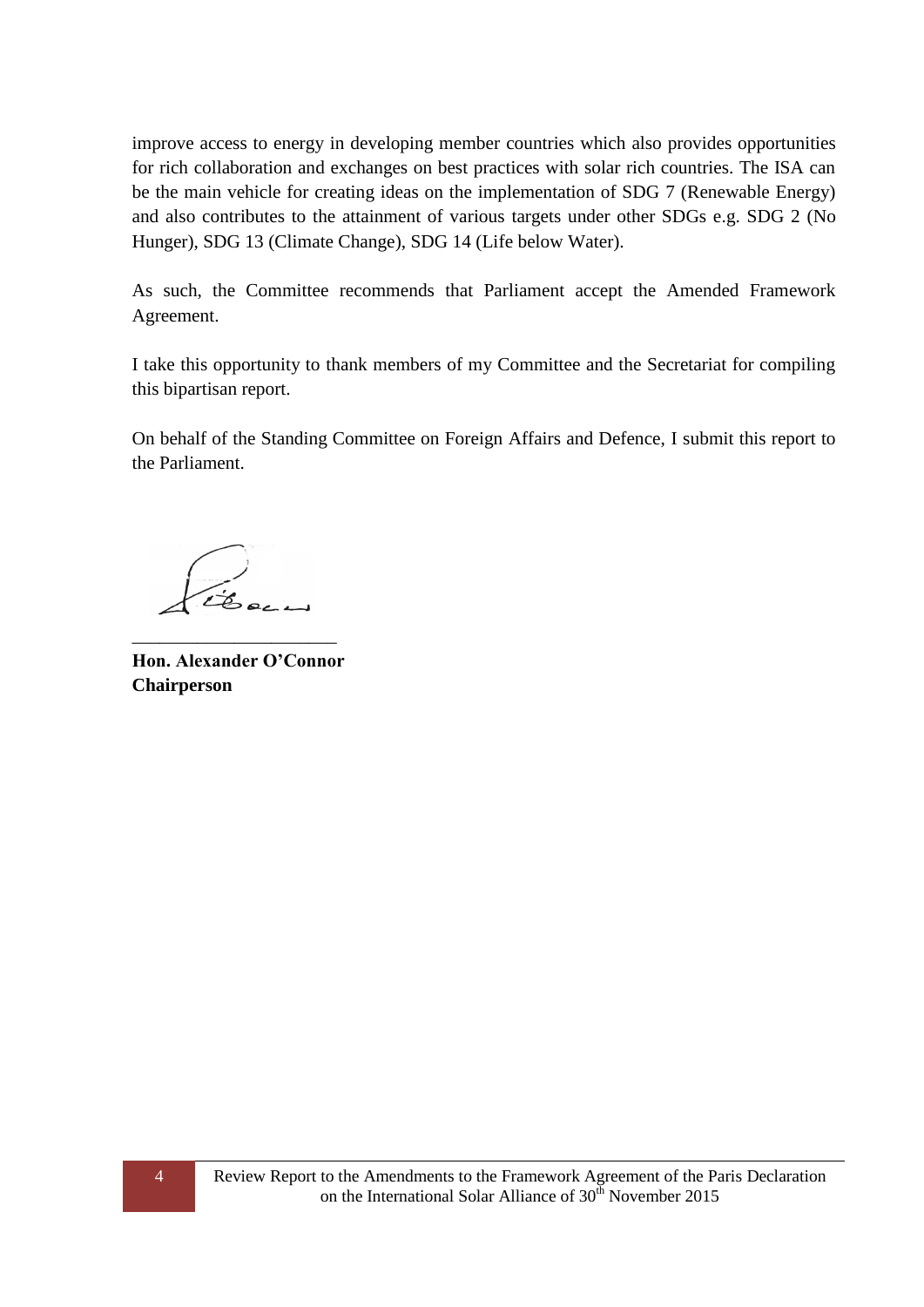# <span id="page-4-0"></span>**Acronyms**

<span id="page-4-1"></span>

| <b>COP 21</b>   | $21st$ Conference of the Parties to the United Nations Framework Convention           |  |  |  |  |  |
|-----------------|---------------------------------------------------------------------------------------|--|--|--|--|--|
|                 | on Climate Change in Paris, France                                                    |  |  |  |  |  |
| <b>COP 22</b>   | 22 <sup>nd</sup> Conference of the Parties to the United Nations Framework Convention |  |  |  |  |  |
|                 |                                                                                       |  |  |  |  |  |
|                 | on Climate Change in Marrakesh, Morocco                                               |  |  |  |  |  |
| <b>DOE</b>      | Department of Energy                                                                  |  |  |  |  |  |
| EV              | <b>Electronic Vehicles</b>                                                            |  |  |  |  |  |
| <b>GCPV</b>     | Grid Connected Photovoltaic (PV) Systems                                              |  |  |  |  |  |
| <b>ISA</b>      | <b>International Solar Alliance</b>                                                   |  |  |  |  |  |
| <b>ISC</b>      | International Steering Committee of the ISA in New Delhi, India                       |  |  |  |  |  |
| <b>MOFA</b>     | Ministry of Foreign Affairs                                                           |  |  |  |  |  |
| <b>MS Teams</b> | Microsoft Office 365 Teams Application                                                |  |  |  |  |  |
| <b>OSG</b>      | Office of the Solicitor-General                                                       |  |  |  |  |  |
| PV              | Photovoltaic Systems                                                                  |  |  |  |  |  |
| <b>SDGs</b>     | <b>Sustainable Development Goals</b>                                                  |  |  |  |  |  |
| <b>SO</b>       | <b>Standing Orders</b>                                                                |  |  |  |  |  |
| <b>USP</b>      | University of the South Pacific                                                       |  |  |  |  |  |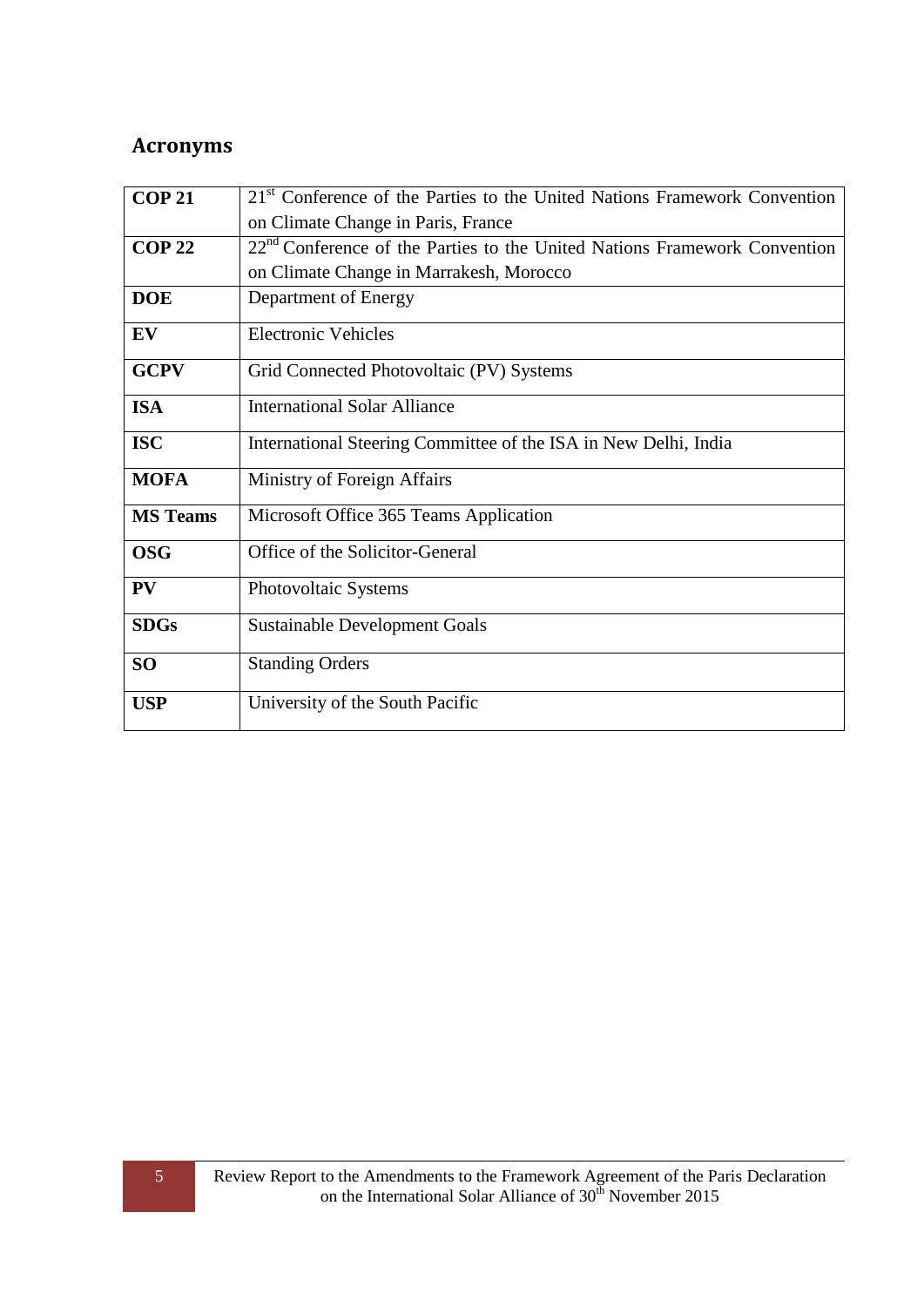## **Recommendation**

<span id="page-5-0"></span>The Committee recommends that Parliament accept the Amended Framework Agreement.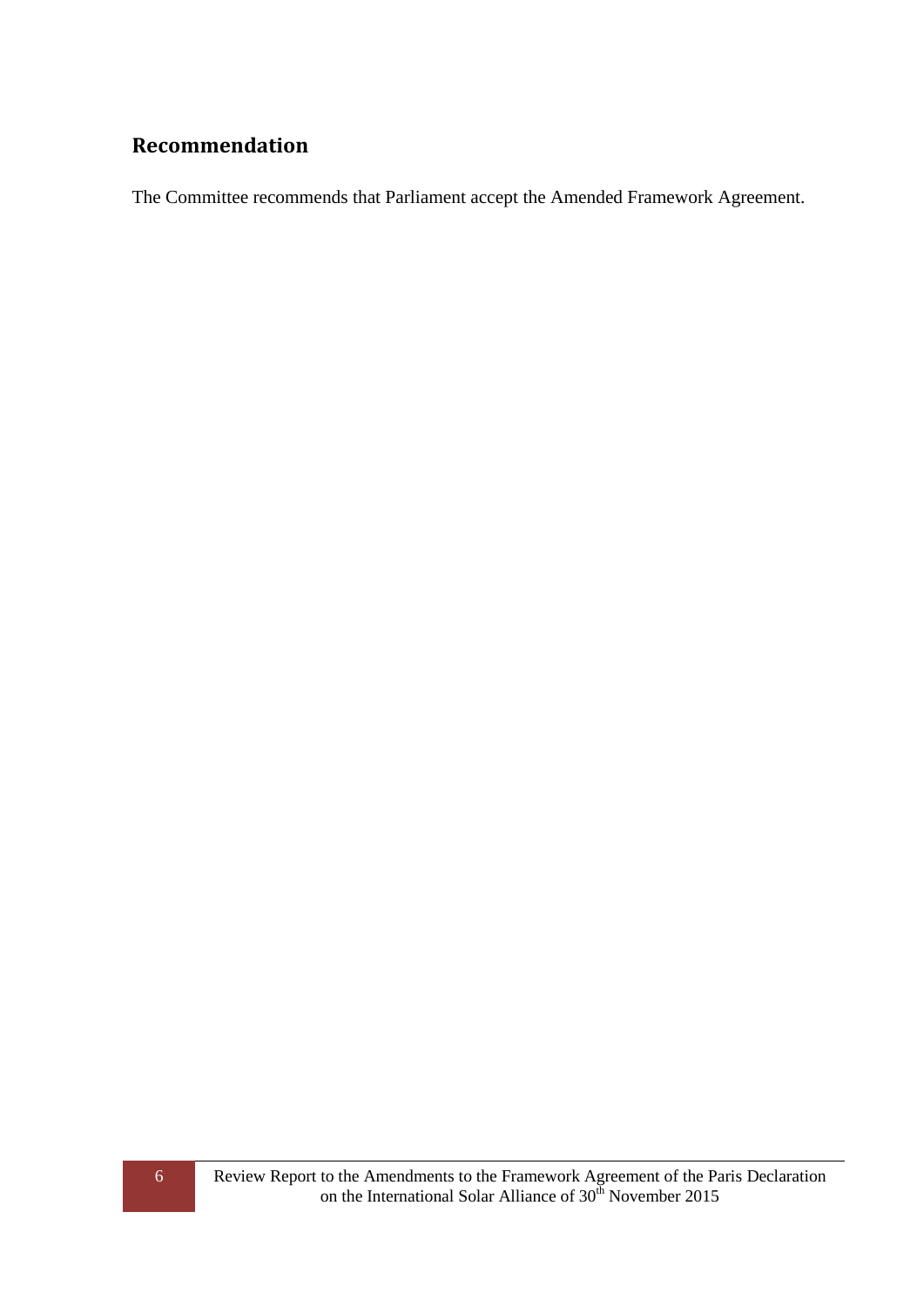## **Introduction**

#### <span id="page-6-0"></span>**Background and Terms of Reference**

The Committee had its first virtual online meeting on Tuesday  $8<sup>th</sup>$  September 2020 and reviewed the Treaty:

 Amendments to the Framework Agreement of the Paris Declaration on the International Solar Alliance of  $30<sup>th</sup>$  November 2015.

From 15<sup>th</sup> September to 5<sup>th</sup> October 2020 stakeholders made virtual online submissions on the MS Office Teams application in Suva.

#### **The Report is divided into three parts:**

Part One - focuses on the Committee recommendations **Part Two** - covers the Findings of the report to Parliament **Part Three** -covers the Conclusion

#### <span id="page-6-1"></span>**Committee Remit and Composition**

Pursuant to Standing Order 109(2)(e) the Standing Committee on Foreign Affairs and Defence is mandated to look into matters related to Fiji's relations with other countries, development aid, foreign direct investment, oversight of the military and relations with multilateral organisations.

#### **The members of the Standing Committee on Foreign Affairs and Defence are as follows:**

Hon. Alexander O'Connor – Chairperson Hon. Dr. Salik Govind - Deputy Chairperson Hon. Selai Adimaitoga – Member Hon. Anare Jale - Member Hon. Pio Tikoduadua – Member

#### <span id="page-6-2"></span>**Procedure and Program**

The Standing Committee on Foreign Affairs and Defence commenced its deliberation on the 8<sup>th</sup> September to 20<sup>th</sup> October 2020 in the Parliament using the online MS Office Teams, also received a written and oral submissions from stakeholders with the following attendees:

- University of the South Pacific (USP)
- Pacific Islands Development Forum (PIDF)
- 
- 7 Review Report to the Amendments to the Framework Agreement of the Paris Declaration on the International Solar Alliance of  $30<sup>th</sup>$  November 2015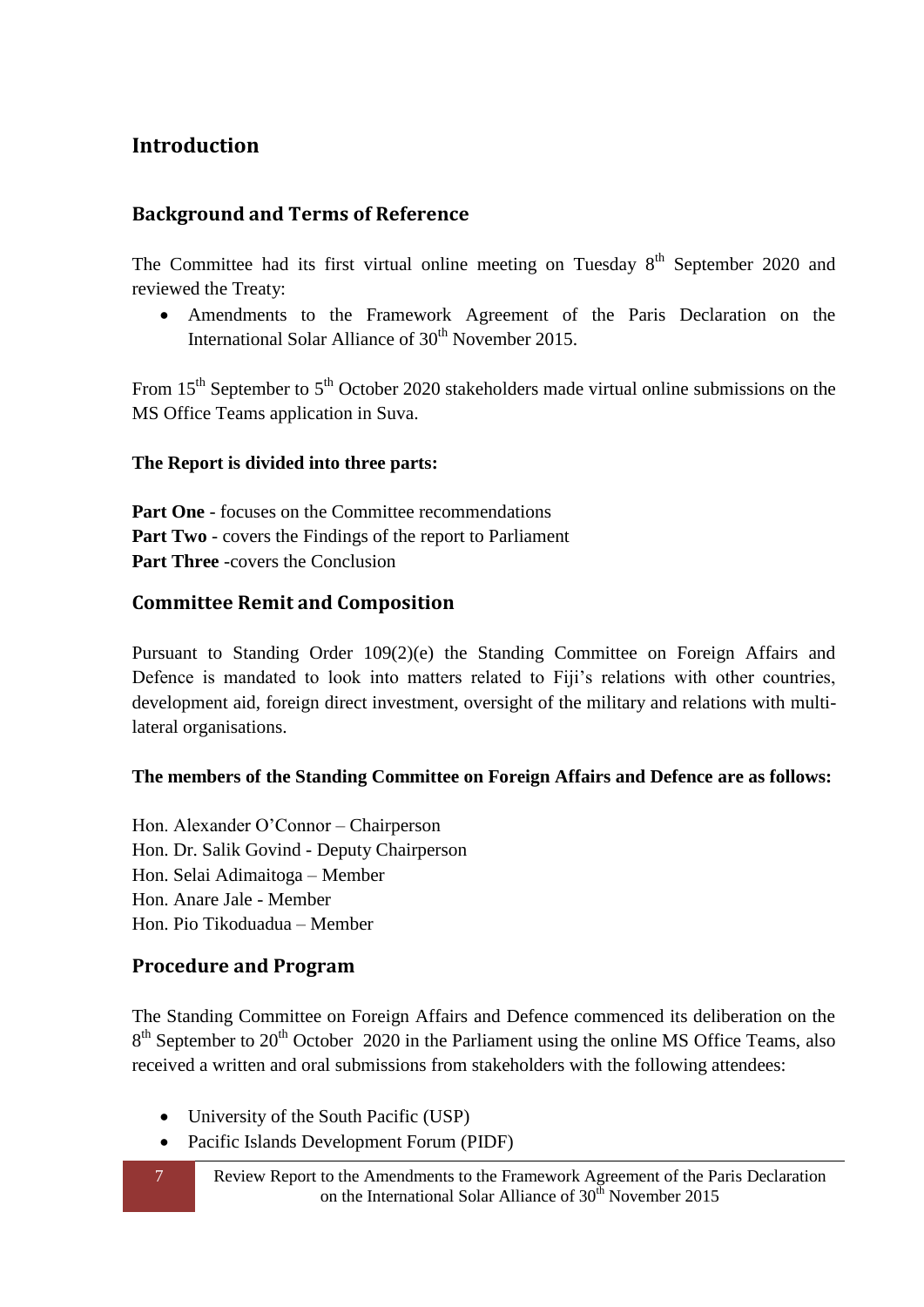- Department of Energy
- Ministry of Foreign Affairs (MOFA)
- Ministry of Defence, National Security and Policing (MODNSP)
- <span id="page-7-0"></span>• Office of the Solicitor-General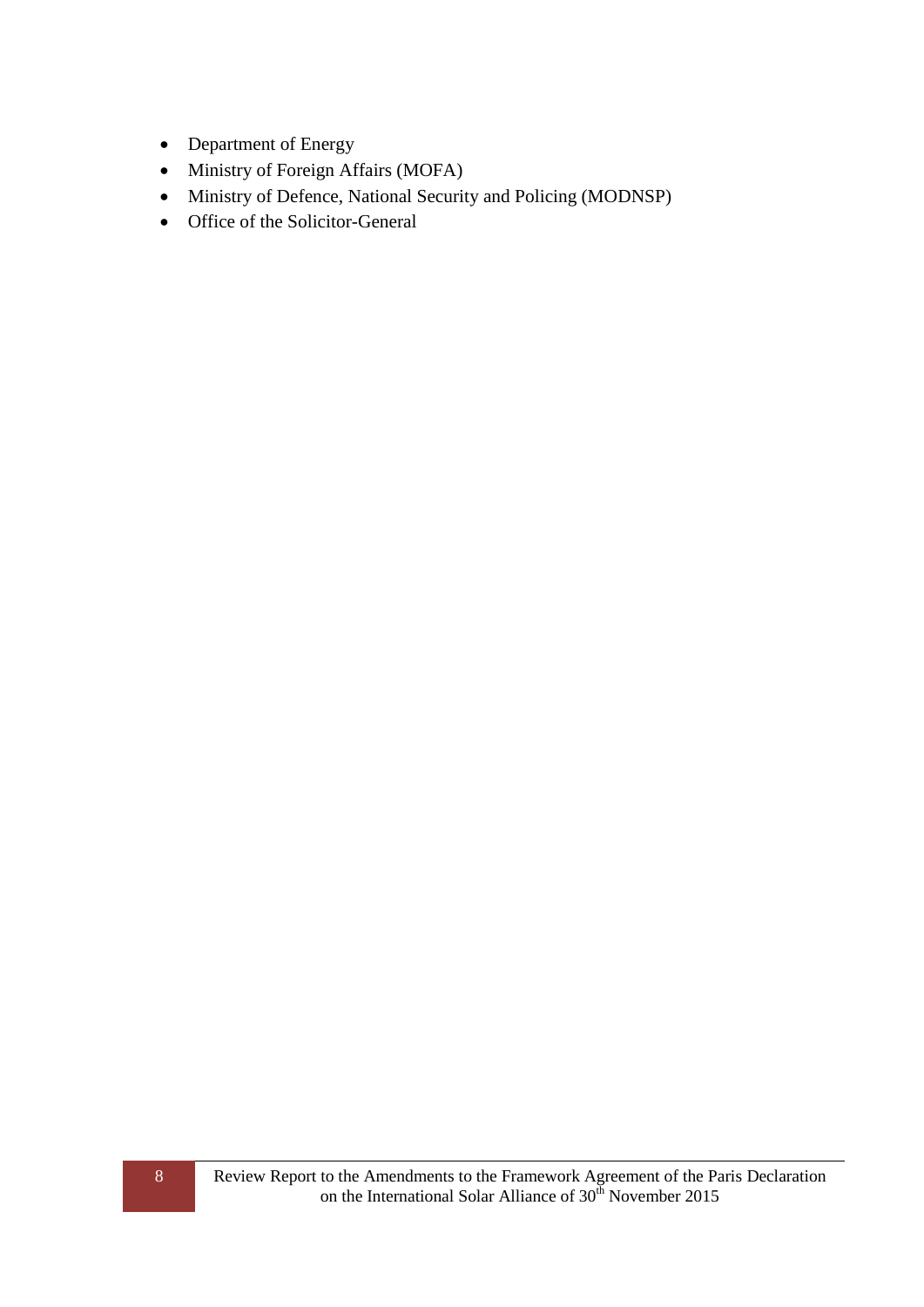## **Committee Deliberation and Analysis**

## <span id="page-8-0"></span>**Committee Findings**

<span id="page-8-1"></span>The Committee's findings are outlined below:

#### **1. Non-Government Organisations**

#### **1.1. Positives**

- 1.1.1. The proposed amendments to the Amended Framework Agreement have no direct implications for Fiji.
- 1.1.2. The inclusion of Partner Organization including regional inter-governmental economic integration organizations will foster collaboration to help the ISA achieve its objectives.

#### **1.2. Negatives**

1.2.1. There were no implications highlighted herein.

#### **1.3. Proposals for Amendments/Considerations**

1.3.1. Agreed to the recommendations.

## <span id="page-8-2"></span>**2. Higher Education Institutions**

## **2.1. Positives**

- 2.1.1. This amendment will help open new technology transfer /funding avenues from global North to developing countries.
- 2.1.2. SDG 7: Ensure access to affordable, reliable, sustainable and modern energy for all.
- 2.1.3. Basic Affordable Service for urban and rural poor.
- 2.1.4. Reduce Energy Poverty.
- 2.1.5. Less pollutants that facilitates the preservation of Vaccines and Medicines.
- 2.1.6. Energy water nexus that facilitates water pumping and desalination.
- 2.1.7. Boost Industry jobs and employment creation.
- 2.1.8. De-carbonising energy systems.
- 2.1.9. Electronic Vehicles (EVs) and solar supporting source of electricity.
- 2.1.10. Electricity demand will significantly increase in future as EVs are introduced. Solar can help generate clean energy via: Rooftop Grid Connected Photovoltaic (PV) GCPV Systems.
- 2.1.11. Floating Solar PV
- 2.1.12. Pumped Hydro + Solar PV

## **2.2. Negatives**

1.1.1. There were no implications highlighted herein.

## **1.2. Proposals for Amendments/Considerations**

1.2.1. With ratification of proposed amendments, Fiji should actively seek solar project financing from ISA.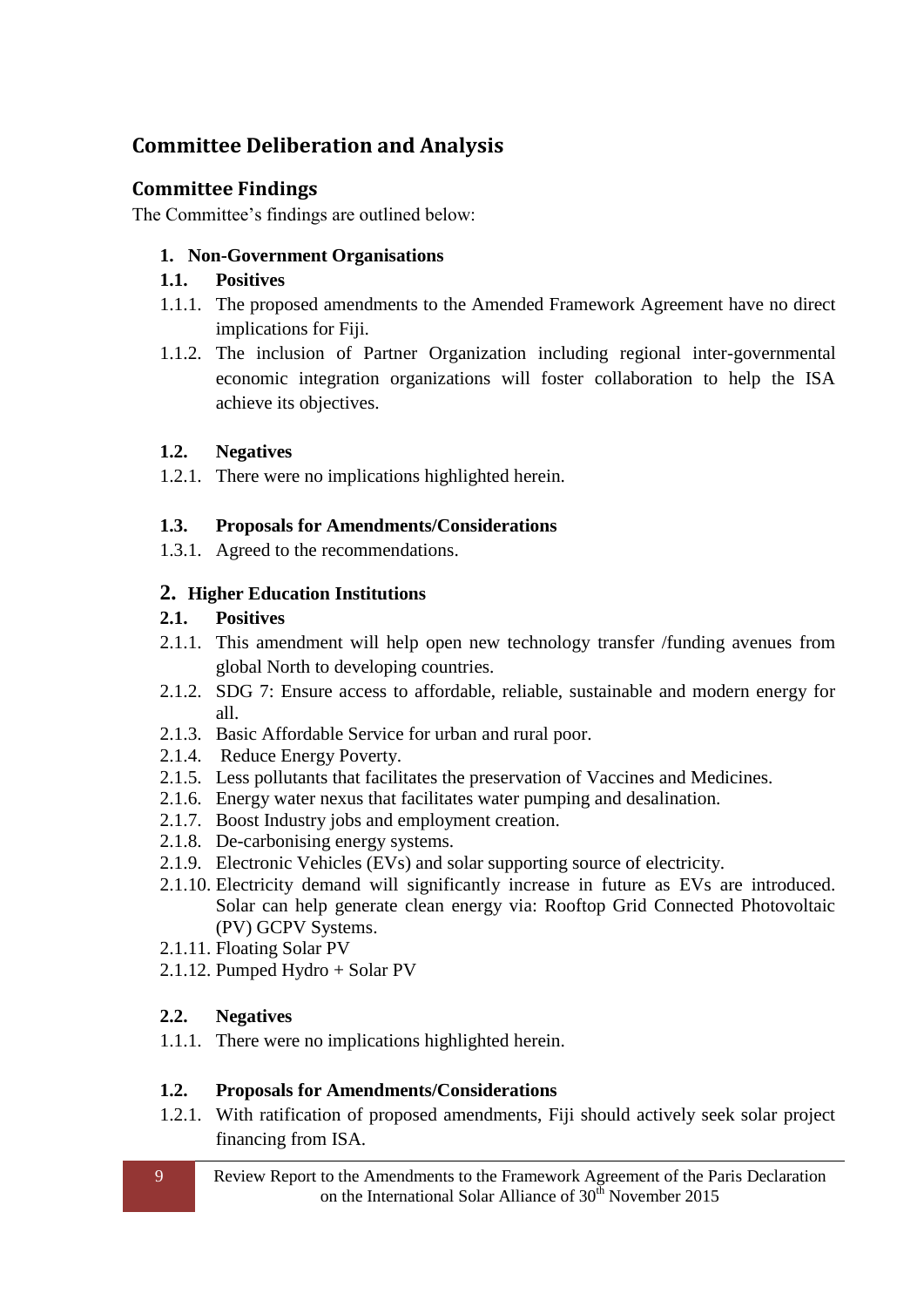1.2.2. ISA should help enhance Research and Development Collaborations between Higher Education Institutions.

#### <span id="page-9-0"></span>**2. Government Ministries**

#### **2.1. Positives**

- 2.1.1. The Amended Framework Agreement will allow Fiji better access to policy, financial, capacity building and technological assistance in terms of accessing renewable energy sources to meet national development targets.
- 2.1.2. Opening the ISA membership to States which are members of the United Nations will provide Fiji a bridge to other Governments, developers and independent power producers to invest in Fiji.
- 2.1.3. Ratifying the amended framework will provide furtherance to Fiji to continue establishing networks and develop synergies with ISA member counties and Partners to help achieve Fiji's efforts in a sustainable and targeted manner for the energy sector.
- 2.1.4. ISA provides opportunities for member countries to access their technical programs, which includes, scaling solar applications for agriculture use, scaling solar mini-grids, scaling rooftop solar, and scaling solar e-mobility and storage. More so, their three cross-cutting programs, which include, affordable finance, online information/communication platform, capacity-building, standardization and research.
- 2.1.5. Ratifying the amended Framework Agreement will additionally reinforce Fiji's commitment towards climate change and reiterate Fiji's demonstration of global climate change leadership.
- 2.1.6. The amendment would strengthen Fiji's position in accessing policy, financial, capacity building and technological assistance in terms of accessing renewable energy sources to meet national development goals.
- 2.1.7. Fiji being a former president of COP 23, we will support any initiative that is climate friendly which contributes to a clean and safe environment.
- 2.1.8. Removal of 'Partner Country' provides exclusive rights for member countries to the Paris Agreement to make informed decisions without being influenced.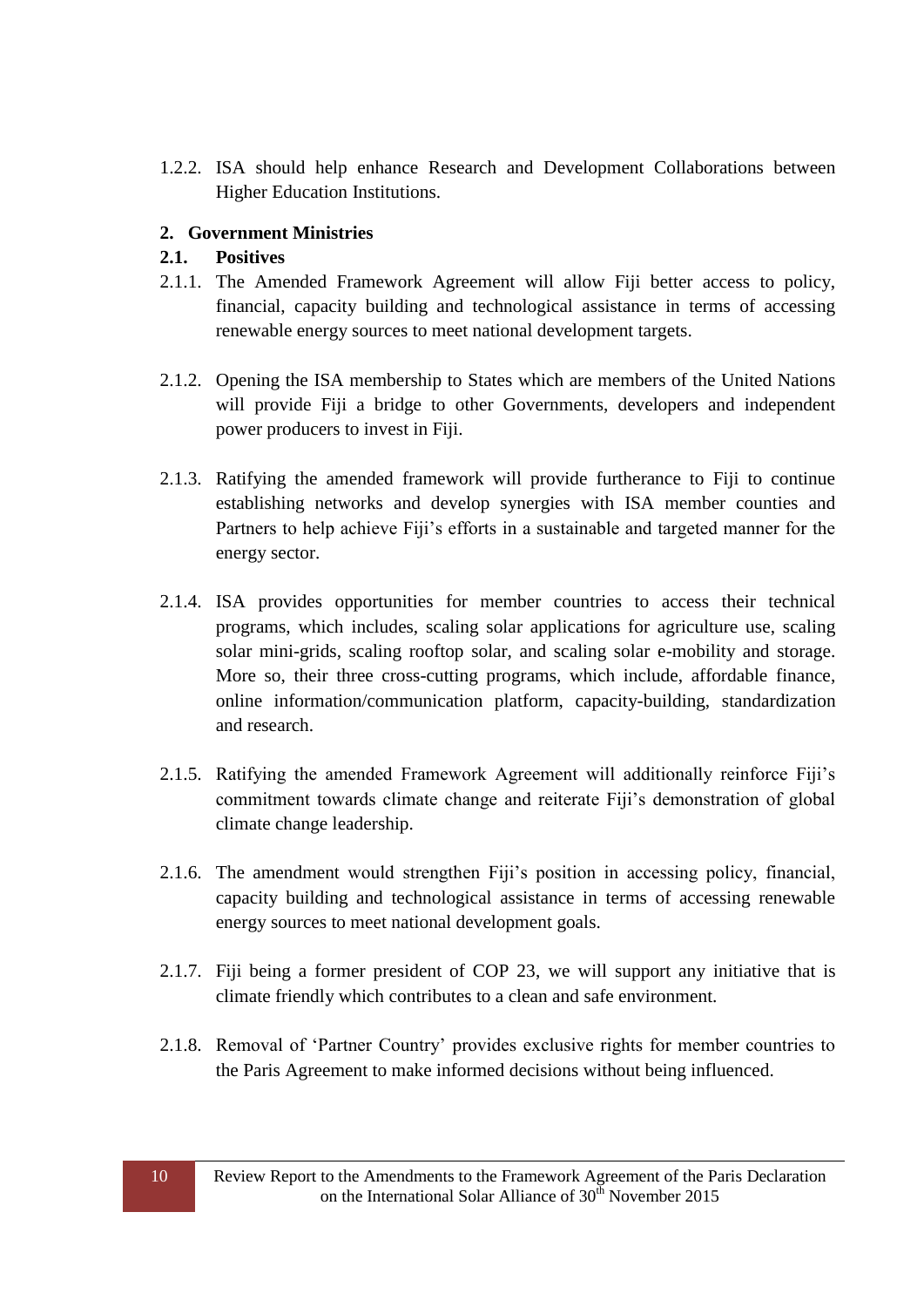- 2.1.9. The amendments reflect the significance of multilateralism and collective action for enhancing energy security and sustainable development, and to improve access to energy in developing member countries.
- 2.1.10. Expanding the membership of the ISA to all UN member states also provides opportunities for rich collaboration and exchanges on best practices with solar rich countries. The ISA can be the main vehicle for creating ideas on the implementation of SDG7 and also contributes to the attainment of various targets under other SDGs Eg. SDG2 (Food Security) , SDG 13 (climate change), SDG14 (Oceans) .
- 2.1.11. Sustainable Development Goal (SDG) 7 on Affordable and clean energy emphasizes the global recognition of and the need for affordable and clean energy worldwide. Although access to electricity is increasing, as the population continues to grow so will the demand for cheap energy, and an economy reliant on fossil fuels is creating drastic changes to our climate.
- 2.1.12. Clean energy has cross cutting implications on the vision of the Agenda 2030 and other SDGs.
- 2.1.13. Investing in solar, wind and thermal power, improving energy productivity, and ensuring energy for all is vital if we are to achieve SDG 7 by 2030. Expanding infrastructure and upgrading technology to provide clean and more efficient energy in all countries will encourage growth and help the environment. For Fiji, this will enable us to reduce our net carbon emissions to zero as soon as possible.

#### **2.2. Negatives**

2.2.1. There were no implications highlighted herein.

## <span id="page-10-0"></span>**Challenges**

The challenge is to build the capacity and technology for large scale use of solar power for domestic and industrial purposes.

The initial capital investment to establish solar power is substantial. Also the disposal of solar panels as per life span becomes an issue. Disposal options become a challenge, whilst other options look at wave and thermal energy technology.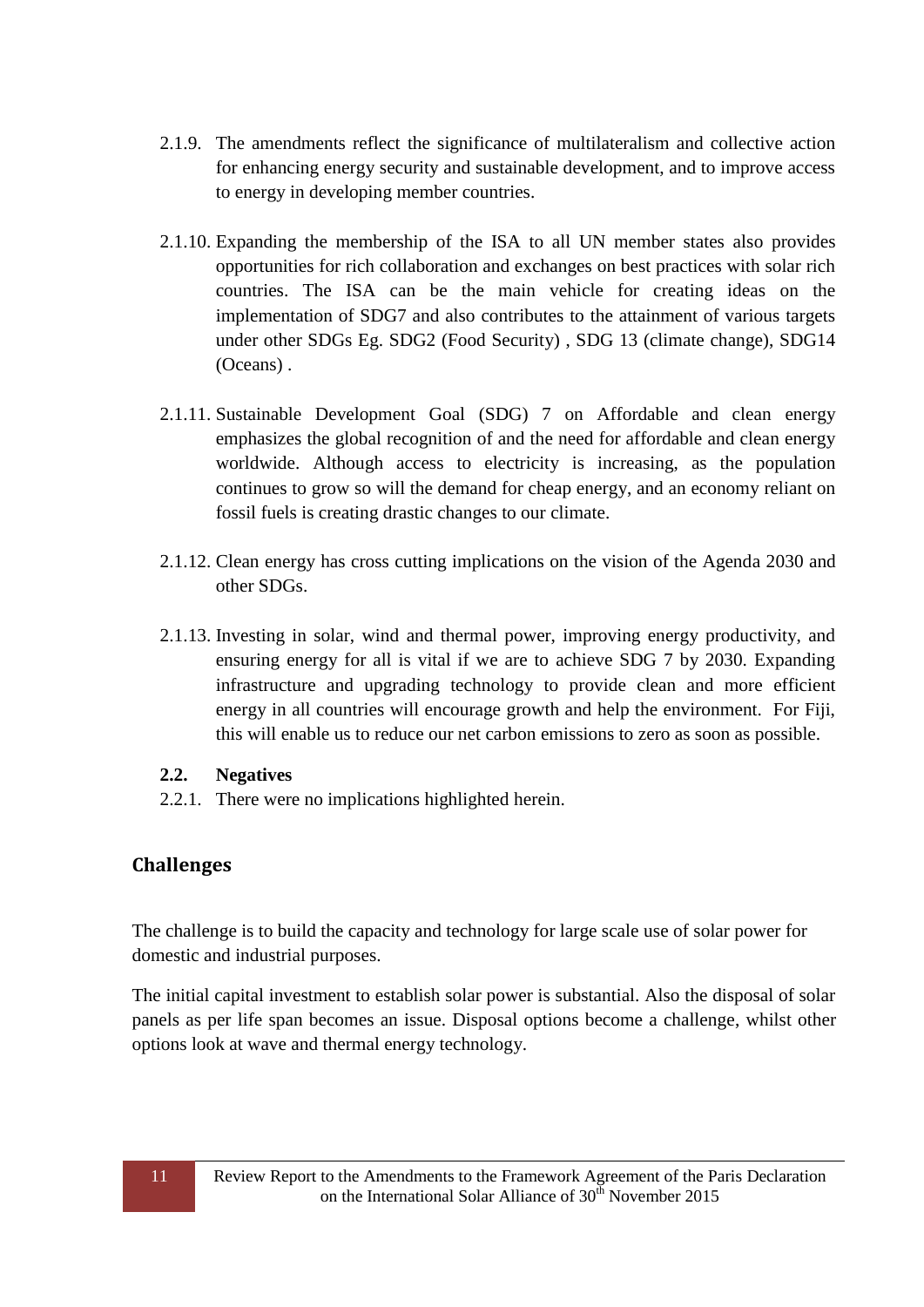#### <span id="page-11-0"></span>**Oral and Written Evidence Received**

The Committee received oral and written submissions from stakeholders and the public as listed in *Appendix A*.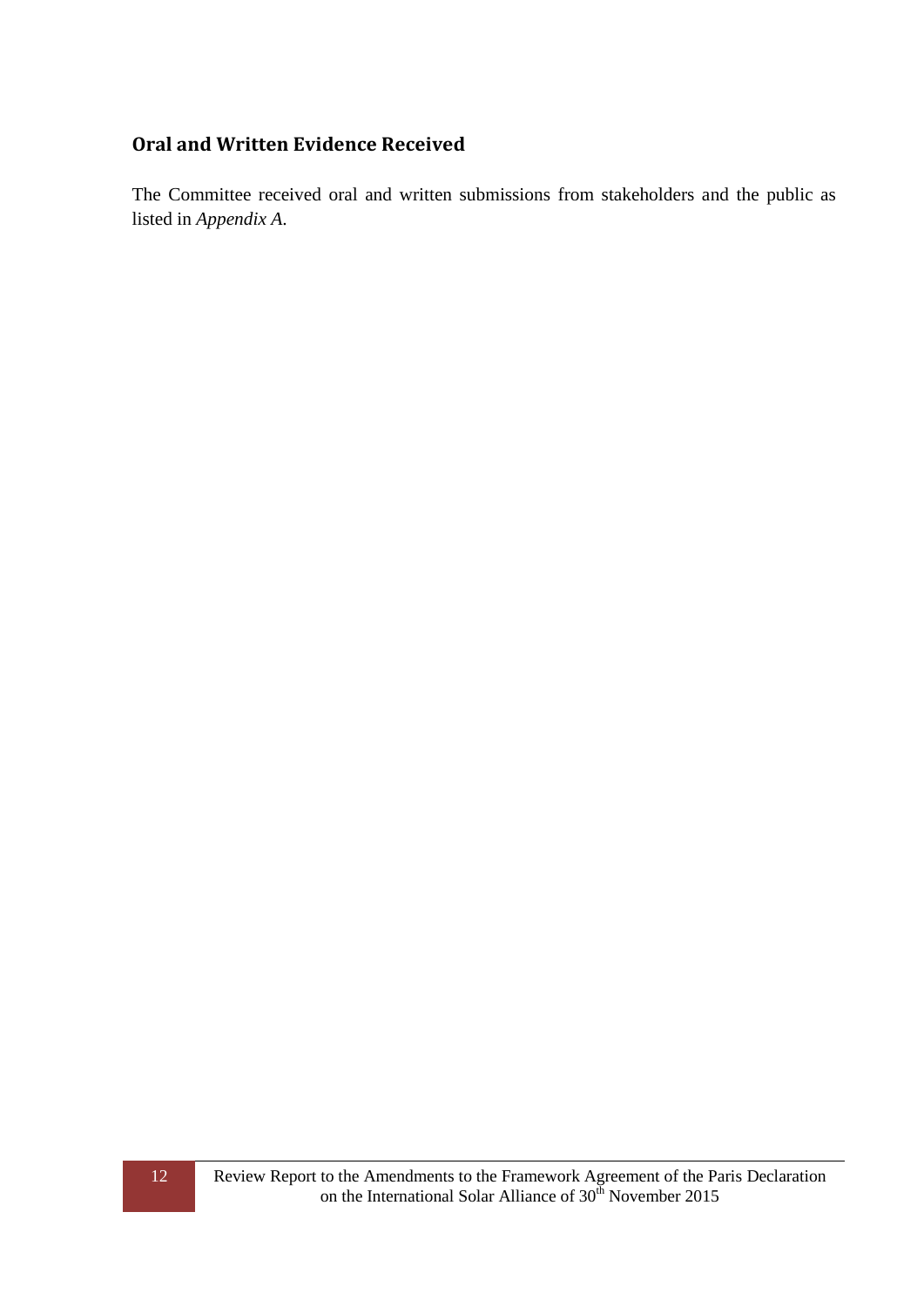# <span id="page-12-0"></span>**Sustainable Development Goals (SDG) Analysis**

Expanding the membership of the ISA to all UN member states also provides opportunities for rich collaboration and exchanges on best practices with solar rich countries. The ISA can be the main vehicle for creating ideas on the implementation of SDG7 and also contributes to the attainment of various targets under other SDGs eg. SDG2 (Food Security), SDG 13 (Climate Change), SDG14 (Oceans)

Sustainable Development Goal (SDG) 7 on Affordable and clean energy emphasizes the global recognition of and the need for affordable and clean energy worldwide. Although access to electricity is increasing, as the population continues to grow so will the demand for cheap energy, and an economy reliant on fossil fuels is creating drastic changes to our climate.

Clean energy has cross cutting implications on the vision of the Agenda 2030 and other SDGs.

Energy is the main contributor to climate change; it produces around 60 percent of greenhouse gases. More than 40 percent of the world's population—3 billion—rely on polluting and unhealthy fuels for cooking. As of 2015, more than 20 percent of power was generated through renewable sources. The renewable energy sector employed a record 10.3 million people in 2017.

Investing in solar, wind and thermal power, improving energy productivity, and ensuring energy for all is vital if we are to achieve SDG 7 by 2030. Expanding infrastructure and upgrading technology to provide clean and more efficient energy in all countries will encourage growth and help the environment. For Fiji, this will enable us to reduce our net carbon emissions to zero as soon as possible.

# <span id="page-12-1"></span>**Gender Analysis**

The Amended Framework Agreement is a milestone in Fiji's broader global commitments to SDG 7: Ensure access to affordable, reliable, sustainable and modern energy for all. In concurrence this dovetails with Fiji's International commitments to meeting SDG 5: Gender Equality and to ensure all genders receive affordable solar energy for all Fijians.

# <span id="page-12-2"></span>**Conclusion**

The Standing Committee on Foreign Affairs and Defence has fulfilled its mandate approved by Parliament which is to review the Amendments to the Framework Agreement of the Paris Declaration on the International Solar Alliance of 30th November 2015.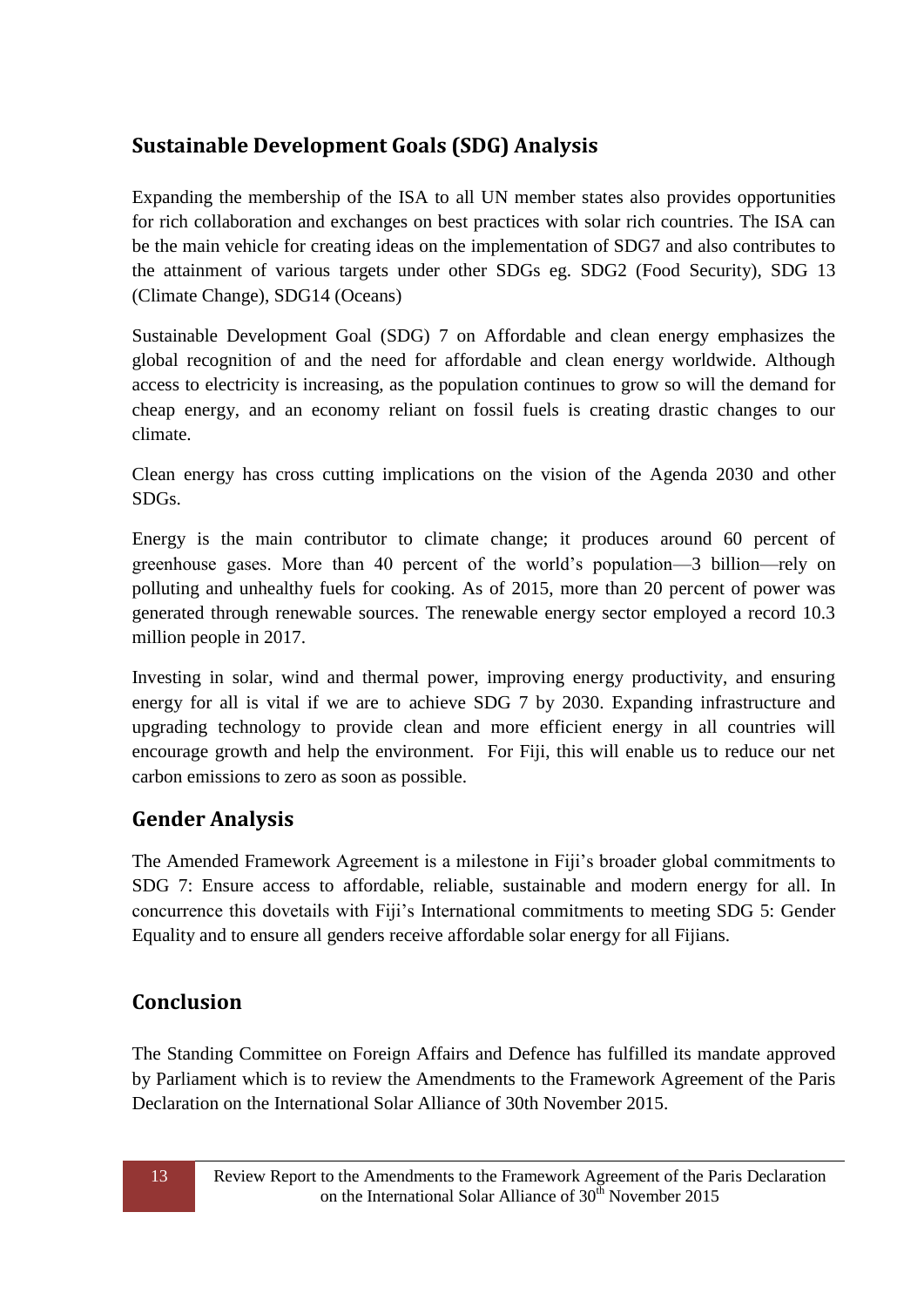<span id="page-13-0"></span>**Members' Signature**

Hon. Alexander O'Connor Chairperson

Hon. Pio Tikoduadua Hon. Dr. Salik Govind **Deputy Chairperson** Member

Hon. Selai Adimaitoga Member

**Hon Anare Jale Member**